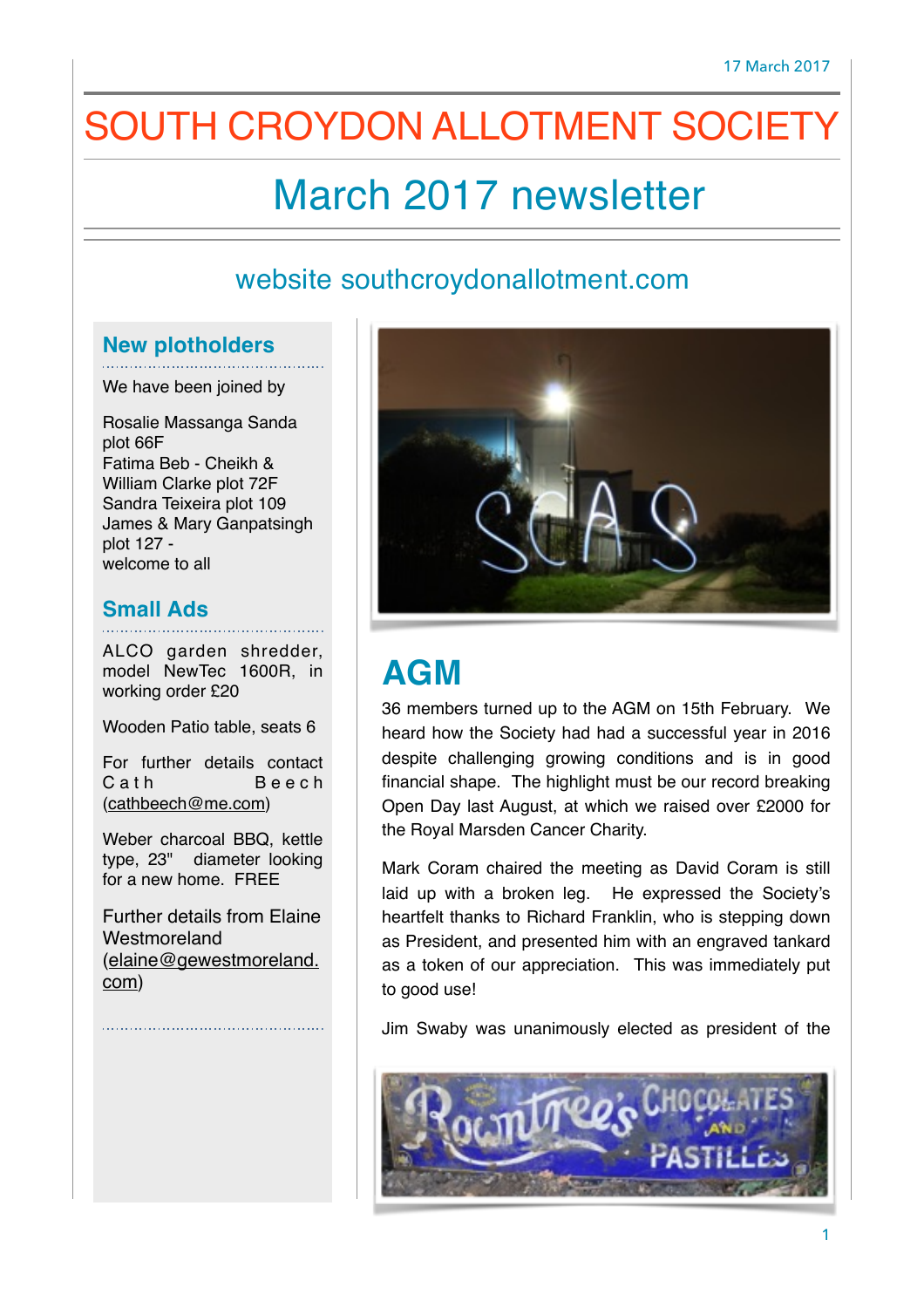

#### **Your Committee**

Following the AGM, the officers of the Society are:

**President** - Jim Swaby

**Committee** -

Caroline Allison

Denise Baxter

Catherine Beech

David Coram

Mark Coram

Dennis Everett

Frank Jones

James Marler

Matthew Morris

Elaine Westmoreland

Nigel Williams

George Wright

The Committee will appoint officers at their first meeting following the AGM

We are also pleased that Jo Thomas has agreed to take over from Richard Franklin as Lettings **Officer** 

#### **Society**

Margaret Bromley stood down from the Committee - but we were delighted to hear that she will still be helping with refreshments at our working parties. James Marten volunteered to join the Committee - a full list of Committee members in in the next column.

The meeting agreed to raise annual membership subscriptions to £4 per member

The meeting ended with the ever popular raffle. Royal Marsden kindly donated a miniature wheelbarrow packed with gardening goods for the raffle and we were able to send them a further donation of £36

### **Enamel signs go to auction**

Those who took part in the November working party and readers of this newsletter (there must be a few out there….) will remember how the working party dug out two enamel advertising signs which had been used to line a compost pit and were still in good condition.

These were auctioned at Catherine Southron Auctions in mid February and together raised a cracking £360 - even

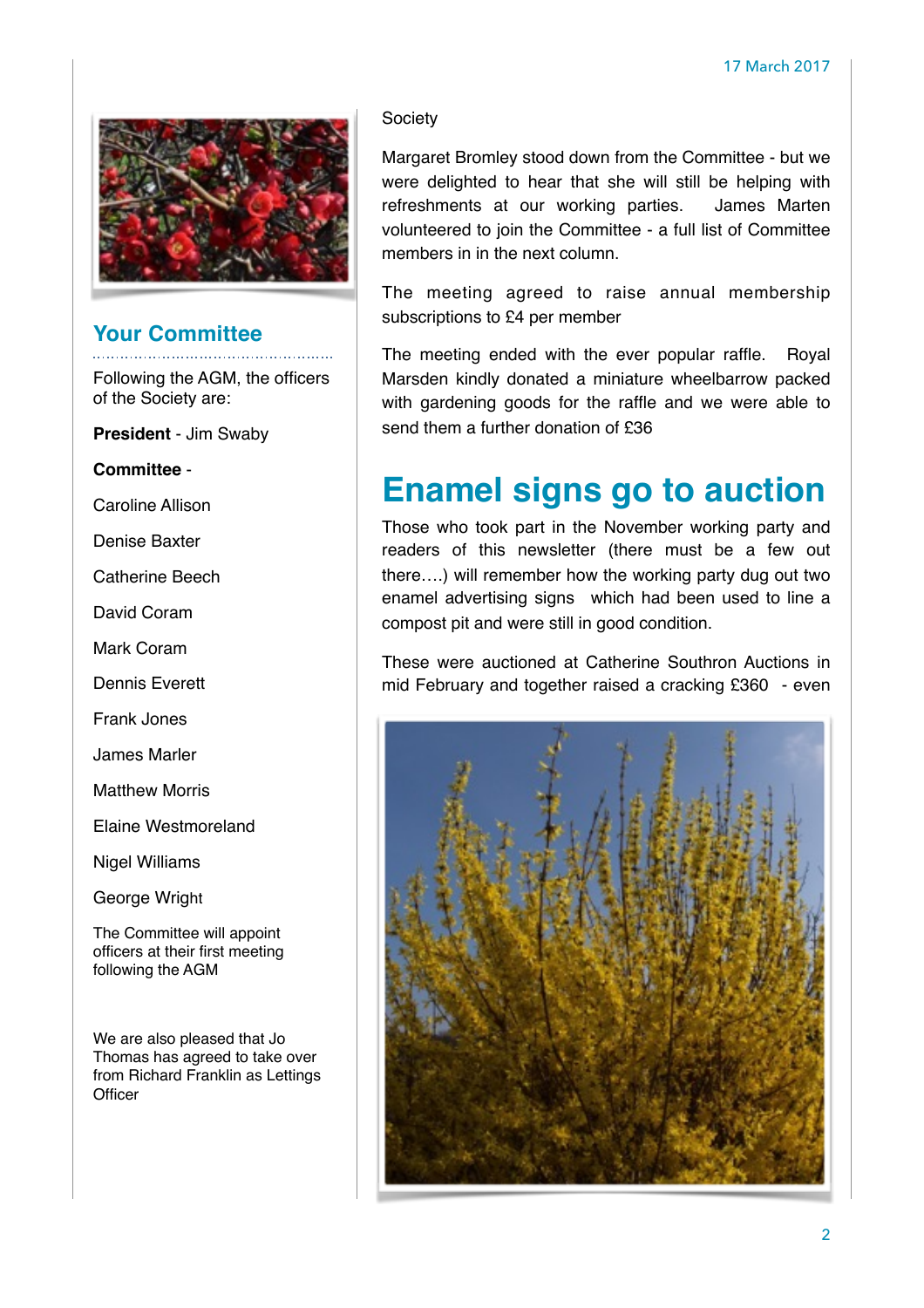though they were towards the end of the catalogue at Lot 493 or so.

Two or three episodes of 'Bargain Hunt' were filmed at the Auction - Bargain Hunt fans will see the blue Rowntrees sign in the background when these are screened. And look for the vintage ice cream cart that fetched all of 50p…..

### **Wildlife report**

Spring is really here!

The first Brimstone butterfly was seen on 27th Feb., and frogspawn on 1st March. 11 days later the frogspawn hatched, and is plentiful in most of the ponds on the site.

Daffodils are making a lovely show on the wildlife bank near the shop, now that the snowdrops and crocus are over.

A female pussy willow is in flower near the grass car park, and bumble bees are keenly feeding on the nectar. Later the male willow catkins will be seen, which are rich in pollen, used by bumble bees to form sealed cups to store nectar for their young.

Ostracods, tiny pinhead size molluscs are developing in small ponds, and Mayfly nymphs 7 mm long are present (the one shown was collected from a tiny pond near the Carlton Rd. gate). It should not be long before Cladocera (water fleas) show; I will try to photograph them for the next newsletter.

Nicola has carried out another bird survey, and reports many wrens, and all the usual culprits. Notable sightings included three greenfinches, a gold crest (by the railway at the Glossop road end) and two house sparrows. The greenfinch and sparrow sightings are particularly pleasing, as greenfinches have suffered horrendously from a horrible disease over the last 2 years and local flocks of sparrows have been decimated.

This spectacular fungus below, Ganoderma lucidum, is growing adjacent to a burnt log on the wildlife area path.

As always, please send sightings or queries to nigelwilliams.allotment@sky.com, tel. 07710494096



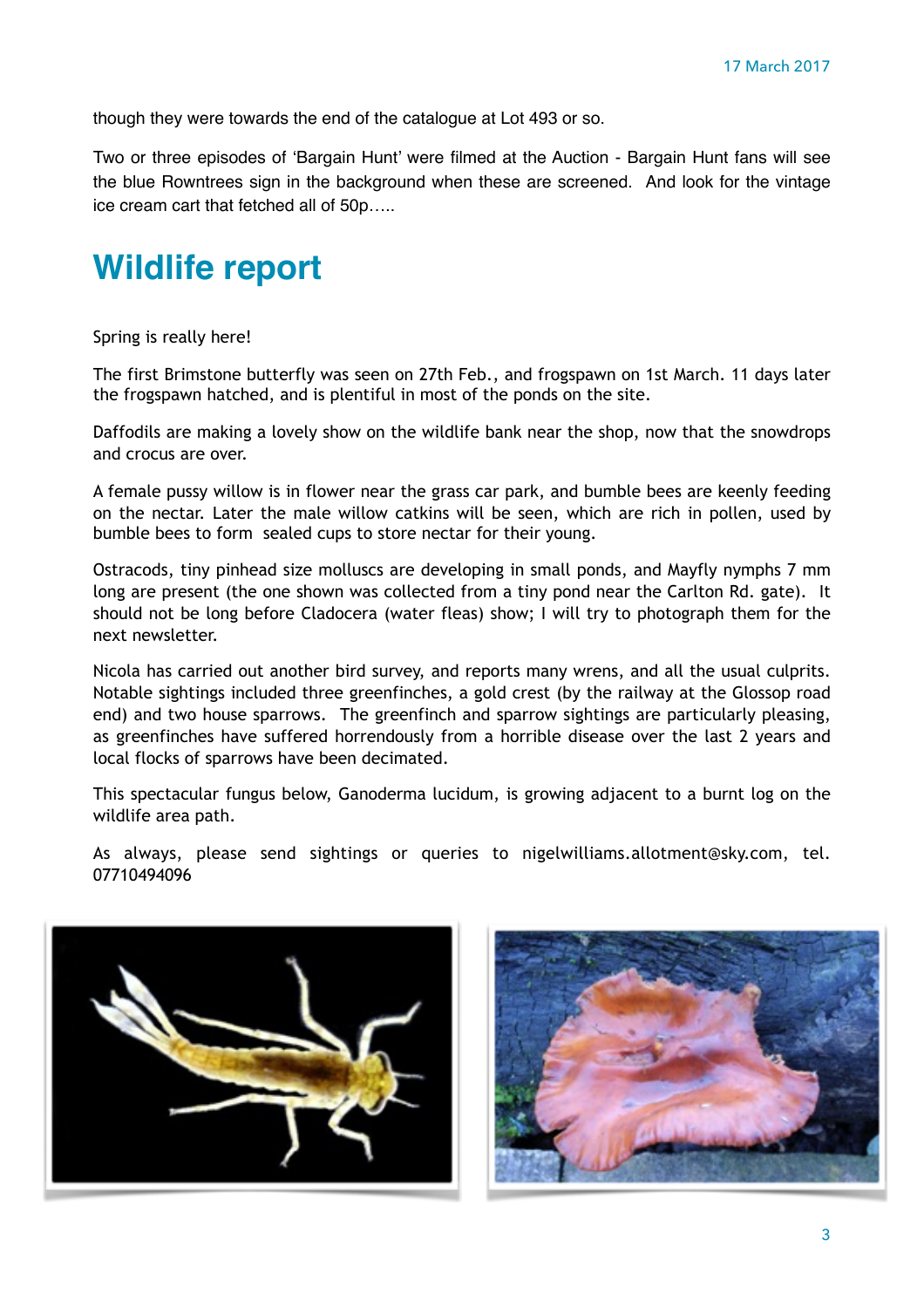# **Jobs for March**

Elaine is determined we should keep busy, and its good to see the site begin to buzz as the weather improves….

1 Cover seed beds with polythene to warm up the soil prior to sowing.

2 Sow parsnips outdoors in clusters of 5 seeds to ensure rows are complete on germination.

3 Prepare runner bean trenches with well rotted manure and shredded paper in he base of the tench

4 Tomato seeds can be sown indoors.

5 Shallots and onion sets may be planted outdoors, leaving the tops just showing above soil level.

### **And that Picture on the front page…**

Nigel writes:

Pupils of the Croydon Adult Learning and Training Photography Group met on our site for a course on night time photography. This involved very long exposure times, and the use of laser torches for 'light writing'. As the exposures are 30 seconds long, the person doing the writing is not visible. The difficult trick is that the script has to be done in 'mirror writing'. I worked hard to create our society initials in lights!

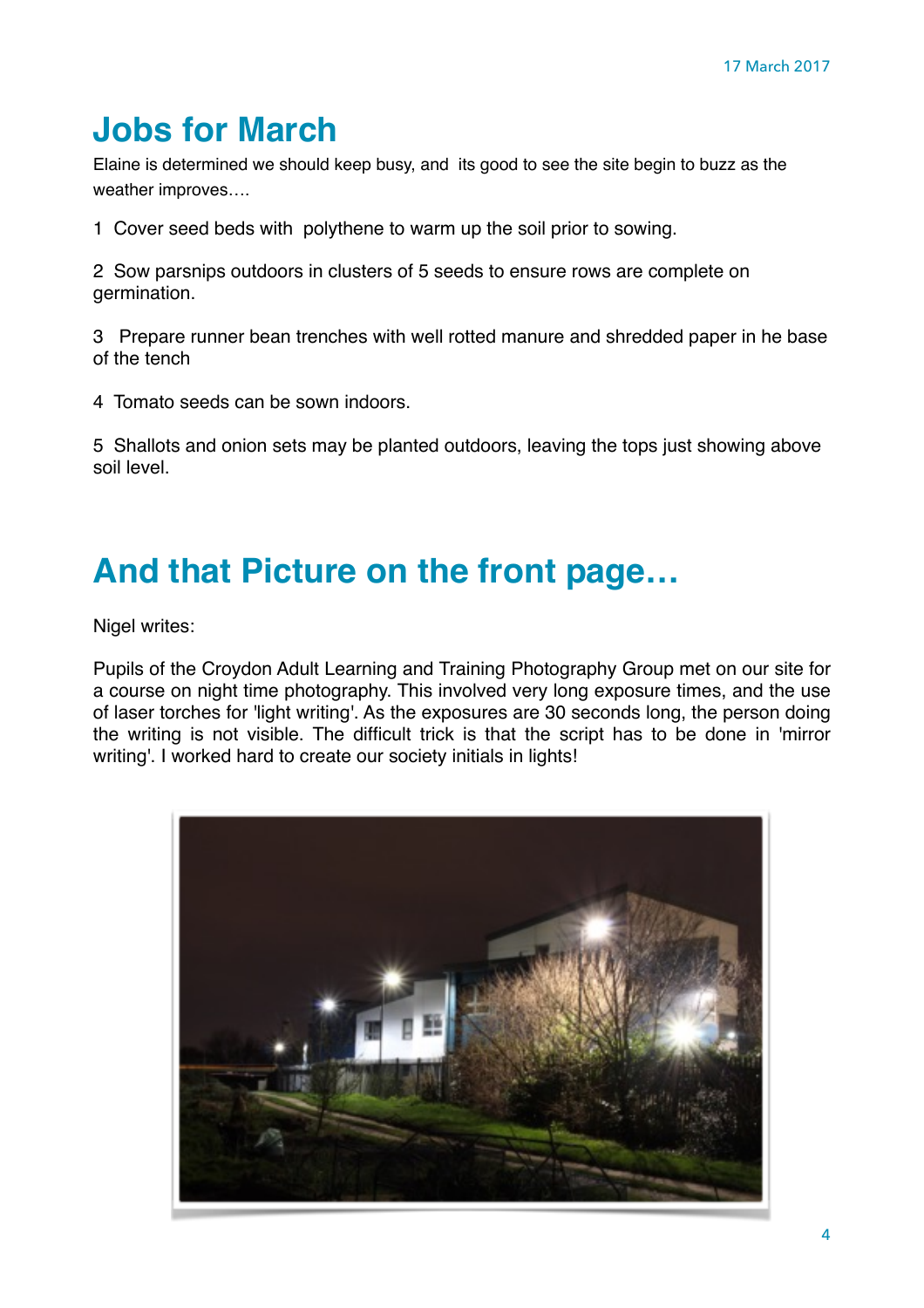# **Recipe - Lemon syllabub**

From Elaine Westmoreland - another mouthwatering recipe to try

¼ pint (140ml) of white wine 2 tablsp lemon juice 2 teasp of grated lemon zest 3 oz (85g) caster sugar ½ pint (285ml) double cream. -o-o-o-o-o-Pour the wine,lemon juice and zest into a bowl with the sugar. Stir and leave to stand for 2-3 hours.

Add the cream and whisk until the mixture thickens. Turn the syllabub into individual glasses and leave in the fridge for 2 hours. Serve with langue de chat biscuits.

#### **Langue de Chat biscuits**

2oz (57g) margarine or butter 2oz (57g) caster sugar 21/4 oz ( 65g) plain flour 1 egg white Vanilla flavouring Cream margarine, sugar and flavouring, add beaten egg white and flour. Pipe onto a greased baking sheet, or baking paper. They will spread so leave space between each.

Bake at 325°F, reg 3 gas, 160C for 10 minutes.

#### **Edible Flowers -2**

More culinary ideas form Elaine

Apple blossoms have a slightly floral taste, and the petals may be used in salads. They can be infused in whipped cream or ice cream to go with apple tart. Blossom floated in a fruit punch looks attractive.

Chive flowers have a mild onion flavour and are quite crunchy. They are used tossed in salads, pasta, omelettes and scrambled eggs. Can also be added to cheese sauce or fish dishes.

Citrus flowers have a strong perfume and go well with many different foods from stir-fry to puddings. They are also good fro crystallising and decorating cakes or desserts.

Fennel flowers have a mild aniseed favour which combines well with fish, meat and vegetable dishes. Delicious added to potato soup. Make fennel oil by steeping flowers in a small bottle of olive oil and use to baste pork chops on a barbecue.